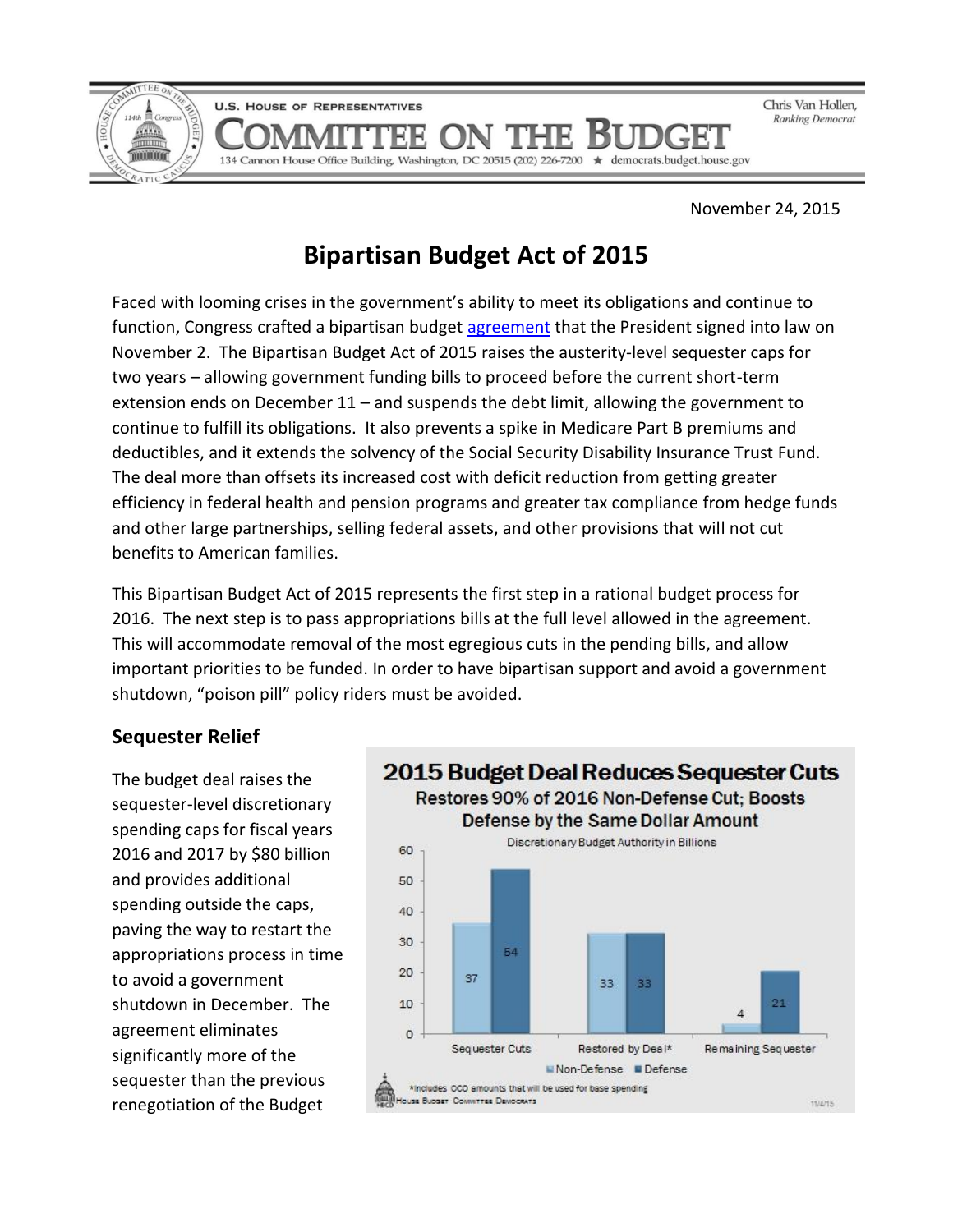Control Act, which raised the discretionary caps for 2014 and 2015 by a total of \$63 billion, evenly split between defense and non-defense. The new budget deal provides \$66 billion more for 2016, evenly split between defense and non-defense spending, by raising the cap on each category of spending by \$25 billion plus providing each with an additional \$8 billion in Overseas Contingency Operations (OCO) funding. This eliminates 90 percent of the Budget Control Act's sequester on non-defense discretionary spending for 2016 while providing the same \$33 billion increase in spending for defense programs. This deal represents close to the complete sequester relief that Democrats have been seeking for 2016, and represents a huge win for American families, our economy, and national security. For 2017, the deal provides \$30 billion of sequester relief by raising each cap by \$15 billion, and allows for the same amount of OCO funding as in 2016. The mandatory sequester stays in place at the levels already calculated and is extended one more year, through 2025.

- **More jobs** The White House estimates this law will result in 340,000 additional jobs in 2016, and a total of 500,000 job-years added in 2016 and 2017. Democrats have long argued that the most effective deficit reduction plan is to create jobs and get the economy working better.
- **Sequester relief evenly split between defense and non-defense**  The Budget Control Act set up the principle that deficit reduction should come evenly from defense and non-defense spending, and this deal reflects the continued balance by providing equal increases to both categories of spending.

## **Debt Limit Suspension**

The country had once again come close to the brink of defaulting on its obligations; the [Treasury had estimated](http://www.treasury.gov/connect/blog/Pages/Treasury-Sends-October-Debt-Limit-Letter-to-Congress.aspx) that absent congressional action, the government would have exhausted its ability to meet its commitments in early November and would begin to default on its obligations. This deal protects against that catastrophe by temporarily suspending the debt limit through March 15, 2017. Suspending the debt ceiling does not reflect the need to spend more, merely to make good on obligations that were already approved and put in place.

### **Medicare Part B Premium and Deductible Relief and Other Beneficiary Savings**

The budget deal prevents a steep spike in Medicare Part B premiums and deductibles for 2016. Without Congressional action, base monthly premiums for about 30 percent of Medicare beneficiaries would have increased by more than 50 percent next year, to \$159. The Part B deductible for all beneficiaries also would have increased by more than 50 percent, to \$223. The Centers for Medicare and Medicaid Services announced November 10 that under the terms of the budget deal, the base 2016 Part B premium for that 30 percent of beneficiaries will instead be \$121.80. These beneficiaries will pay \$450 less in premiums next year than the